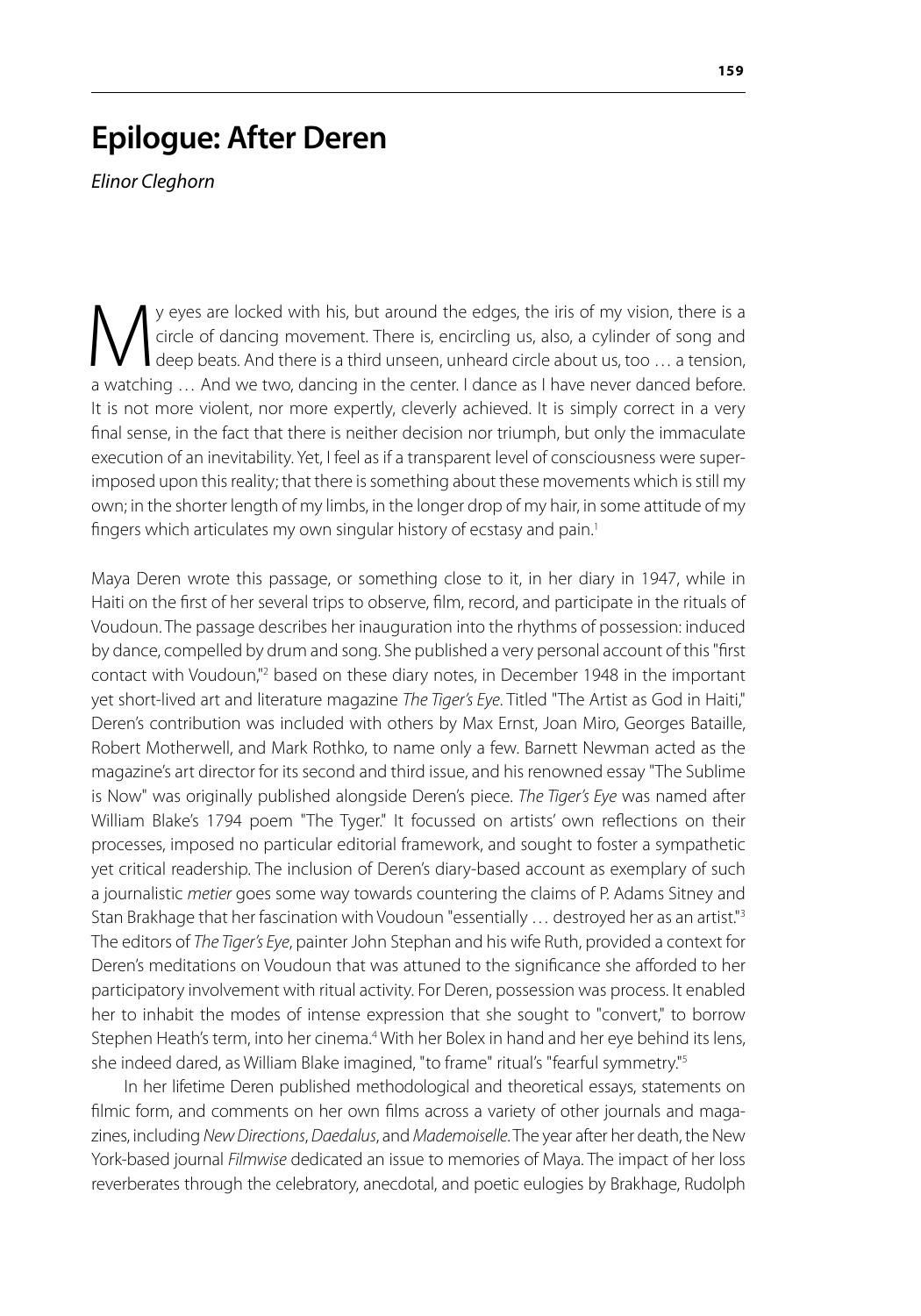Arnheim, Willard Maas, Parker Tyler, Charles Boultenhouse, and Jerry Tallmer, amongst others. This 1962 publication is a poignant commemoration of Deren by the community of artists and writers with whom she was not only professionally but also personally connected. At the same time, it documents a very particular moment in time, when the journal served as the ideal format for the galvanisation of collective energies circulating around the production and presentation of independent and experimental cinema.

This issue of *The International Journal of Screendance* is dedicated to Deren some fifty years after the New York filmic avant-garde memorialised her as their peer, agent, mobiliser and "mother." Our title, "After Deren," exemplifies the extent to which, at this particular moment in time and within the ever-expanding context of screendance's own galvanic energies, Deren's legacy continues to reverberate. It seems fitting, therefore, to reflect in epilogue upon the way that the journal, a conversational format, a gathering of voices, so appositely enables a retracing of the contours, as Claudia Kappenberg puts it, of the "multifaceted crystalline figure we call Deren."

I dance opposite one woman, then a man, then a girl, then another. They seem to wish to mirror with me, and there is a curious graciousness in my accepting and permitting this with one then another, for these are the preliminaries in some act which, in its accomplishment, will bless all those who have partaken of it … suddenly our mirroring movements slip into the accord of complete unity. Meaning takes flight from mile post to mile post. The cadence of the singing is sharper and sharper … My left foot seems rooted and I try not to fall but when I do it is without fear. People hold me up. I feel my shoes being removed. Then I am stood up again like a doll set on its own feet ... My reaching arms meet a voice and cling to it and that which has been travelling up my leg reaches my mind and obliterates it.<sup>6</sup>

At the time of writing 'The Artist as God in Haiti' Deren had advanced her "choreocinema" from the elliptical, solo male dance of *A Study in Choreography for Camera*, to the mythological dance-drama *Ritual in Transfigured Time* (1945/46) and the dualistic, parabolic *Meditation on Violence* (1948). Deren came to filmmaking with a lifelong love for dance, and a closely held academic interest in ritual dance forms. As the editors of *The Legend of Maya Deren* emphasise, the favourable response to *Study* by dance critics such as Walter Terry, as well as John Martin, whose public enthusiasm for Deren's innovations bore the term "choreocinema," significantly expanded her audiences, and compelled her to further pursue the possibilities for the radical enmeshment of dance and film. At the time of its release, *Study* provoked generative debates within the spheres of dance and film criticism. While *Study* was neither the first example of dance in cinema, nor the inauguration of filmmaking as a choreographic practice, it was nonetheless an exceptionally provocative catalyst for the opening up of conversations across disciplines about the "potentialities of the dance in motion pictures."7 In *Dance Observer* magazine in 1946 the sculptor Richard Lippold exalted *Study* as the "first conscientious and consistent effort" to use the technological specificities of the filmic apparatus to free the dancing body from the "earth bound" limitations of space, time and physicality.<sup>8</sup> In *Film News* earlier that year, writer and producer Newton Melzer celebrated Deren's evolution of "a new choreographic concept, one that stems from the camera's mobility and versatility and her own editing principles."9 The journalist Louise Levitas, also in 1946, found in the floating leaps and "strange, spiral turns" of *Study* a "kind of magic," and marvelled at the ways Deren's camera movements embodied those of her dancer.<sup>10</sup> These and other responses appeared in various journals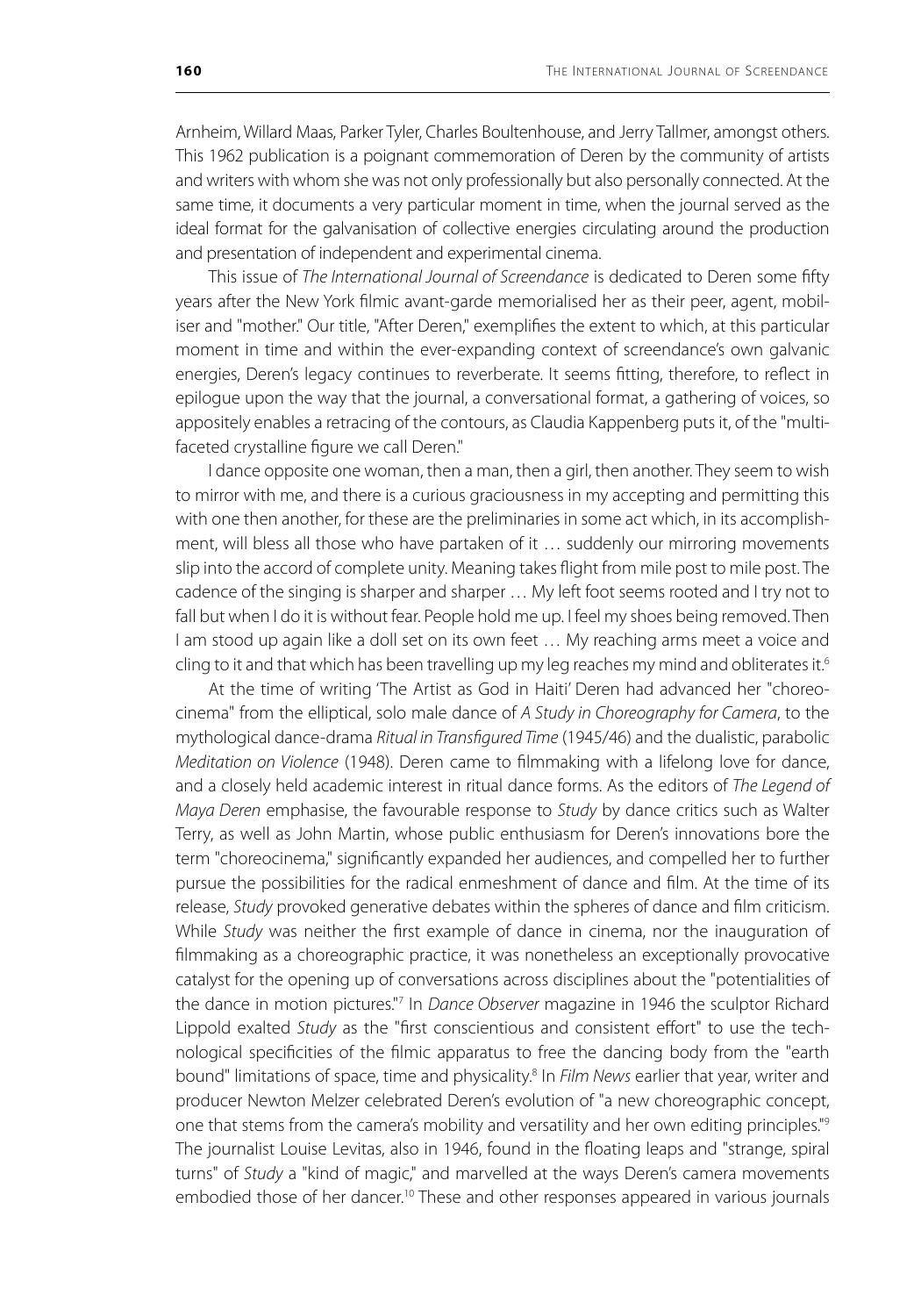and magazines in the months preceding Deren's first public solo screening at New York's Provincetown Playhouse.

Taken together, these writings emblematise the ways that Deren's emancipation of the strictures of theatrical dance through the capacities of cinema instantiated "choreocinema," "filmic dance," and "dance film" as subjects of discourse. This issue of *The International Journal of Screendance* is testament to the continuing capacity of Deren's cinema to further the parameters of a mode of discourse that her specific approach, at that very particular time, undeniably mobilised. Furthermore, the essays, interviews and reviews in "After Deren" reflect the ways that Deren's treatment of film *as* dance has yielded, and will continue to yield, multiconversational, inter-disciplinary, ever-moving formulations of screendance *as* discourse.

"After Deren" is, in many ways, the continuation of a series of conversations: of those unfolding between artists, academics and audiences at the BFI season *Maya Deren: 50 Years On*; of those which heralded Deren as the proponent of a "virtually new medium" in 1946; of those opened up by the contributions to *Maya Deren and the American Avant-Garde*; and of those instantiated by the inclusion of Deren's writings in journals and magazines across disciplines during and after her life. Most importantly, this issue focuses on Deren in order to continue the conversations happening right here, within *The International Journal of Screendance*, "a living space for serious, lively, on-going debate about the art form."11 Deren might not be the "mother" of screendance, but she is undoubtedly one of the art form's most illuminating cynosures. In the orbit of this issue she guides a constellation of satellites. Sophie Mayer and Lucy Reynolds extend their conversations from the BFI symposium *Maya Deren: New Reflections*; Silvina Szperling and Narcisa Hirsch speak to us from Buenos Aires; Sarah Keller and Barbara Hammer from New York; Aura Satz and Jayne Parker from London; Andrew James from Plymouth; Eleni Tranouli from Paris; Harmony Bench from Ohio; Douglas Rosenberg from Madison, Wisconsin; and Claudia Kappenberg from Brighton.

By offering these rich, original, insightful and reflective interpretations of Deren's resounding relevance in *The International Journal of Screendance*, we are by no means enclosing her legacy within any pre-determined parameters, which might be imposed to dogmatically define "screendance." Rather, as editors Douglas Rosenberg and Claudia Kappenberg elucidated in their editorial comment for Volume 1, "we have chosen to use the term screendance to broadly describe a field, while noting that there are no hard and fast criteria for a definition of screendance." Within this open, thoughtful, yet critically rigorous context, readings and analyses of Deren's filmmaking methodologies, theoretical and personal writings, ethnographic practices, advocacy of cinema as art, and activism for independent practice contribute to the furthering of "screendance as a form of research," precisely because neither Deren's cinema, nor screendance, is limited to the constitution of dancing bodies as cinematic entities. "After Deren" exemplifies the journal's ambitions to explore screendance as a locus for the examination of "the interrelationships of composition, choreographic language, and meanings of body, movement, space, and time … in the context of contemporary cultural debates about artistic agency, practice as theory, and interdisciplinarity."<sup>12</sup> It has been a privilege to have a hand in the choreography of this special issue—for the process of planning, editing and compiling a journal, particularly one for which movement is the medium, is akin to a choreographic act. From its roots in the Ancient Greek word *khoreia* meaning both the dance itself and the circular enclosure in which it takes place, choreography resounds in *chorus.* The choreographic intention of